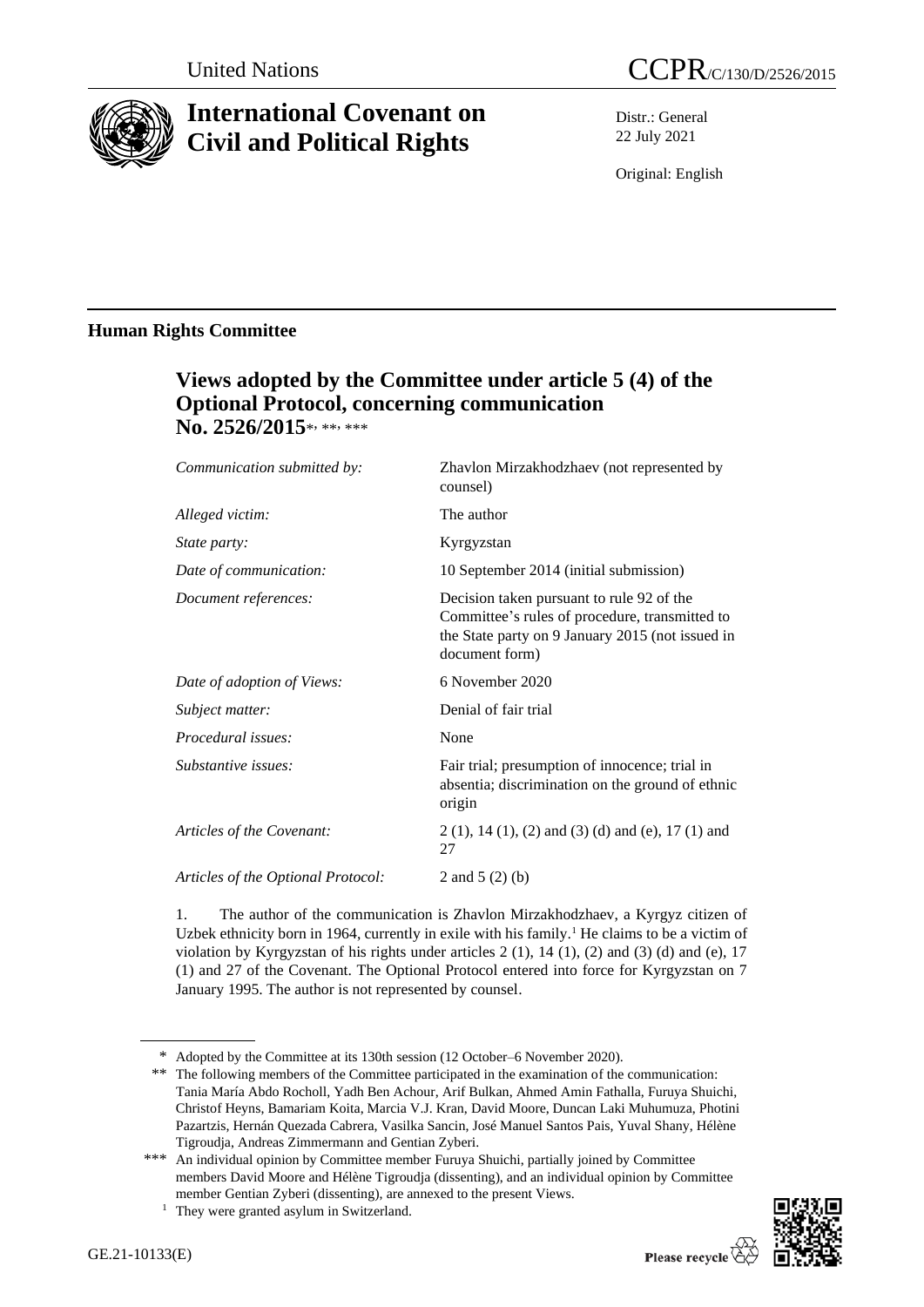#### **Facts as submitted by the author**

2.1 The author is an ethnic Uzbek who was living and working in the city of Osh in Kyrgyzstan. In 2010, he was the director of Mezon TV, an independent private broadcaster. The riots in April 2010 led to the ouster of the then President, Kurmanbek Bakiev, and to the establishment of a provisional Government. Political and inter-ethnic tension escalated. The author's television company continued its work during this period. According to the author, in cooperation with the Osh regional administration and the mayor of the city of Osh and civil society representatives, Mezon TV broadcast calls for inter-ethnic and political accord. In May and June 2010, numerous attacks against ethnic Uzbeks took place in the cities and regions of Osh and Jalalabad.<sup>2</sup>

2.2 Subsequently, the author was accused of being among those responsible for the interethnic conflict. He submits that the main grounds for the criminal charges against him were the broadcasting by Mezon TV of a rally that took place on 15 May 2010 in the city of Jalalabad. The author affirms that he was neither physically present during the events of May and June 2010 in Jalalabad, nor did he participate in the organization of the rally, in which 6,000 to 7,000 people took part. During this period, he remained in Osh. According to the author, the material aired featured both Uzbek and Kyrgyz leaders speaking at the rally. This informational material lasted four to seven minutes and did not contain any journalistic commentary. It was the channel's professional responsibility to inform the public about events of general importance. The author was attending a conference in Bishkek between 5 and 10 June 2010. Due to the chaos in the city, he could not reach his home for two days. The channel's last broadcast was on 10 June 2010 at 4 a.m.; it featured the mayor of Osh and a representative of the Ministry of Internal Affairs, who called upon citizens to remain calm. In June 2010, the author received warnings and threats to his life over the phone on several occasions. Fearing for his and his family's life and safety, he left the country on an unspecified date in late June.

2.3 On 16 June 2011, Parliament passed a resolution on the information from the temporary parliamentary commission on investigation of the events of 2010. In violation of the principle of the presumption of innocence, paragraph 7 of the resolution listed the author as one of the organizers of the tragic events and as a participant in nationalistic and separatist activities. In direct interference with the judicial process, paragraph 21 of the resolution instructed the judiciary to conclude the judicial proceeding as a matter of urgency.

2.4 On 28 October 2011, unbeknownst to the author, Jalalabad City Court sentenced him in absentia to 14 years' imprisonment, finding him guilty of participation in separatist acts, and organization of mass disorder and killings, among other things. The author alleges that he was not informed of the trial date and was unable to secure his legal representation at the hearing. He learned about his sentence subsequently from the media.

2.5 The author appealed the sentence to Jalalabad Regional Court. His appeal was rejected on 31 January 2012.

2.6 On 24 March 2014, the author appealed under the supervisory review procedure to the Supreme Court. His appeal was rejected on 13 May 2014.

#### **Complaint**

3.1 The author claims a violation of his rights under article 14 (1) and (2) of the Covenant. The parliamentary resolution of 16 June 2011 had a negative impact on the courts, and prejudged the outcome of the trial, and thus his right to be tried by a fair and impartial tribunal

<sup>&</sup>lt;sup>2</sup> Following the order by the mayor of Osh to shut down Mezon TV, the station never resumed broadcasting and Uzbek-language broadcasts have virtually disappeared in southern Kyrgyzstan. The author refers to relevant United Nations documents annexed to the communication: CERD/C/KGZ/CO/5-7 and CCPR/C/KGZ/CO/2. Notably, the Human Rights Committee, in its concluding observations on the second periodic report of Kyrgyzstan, was "concerned at reports that … some of the Uzbek-language media were closed, including two independent Osh-based Uzbek-language television stations, Mezon TV and Osh TV, following the June 2010 events" (CCPR/C/KGZ/CO/2, para. 27).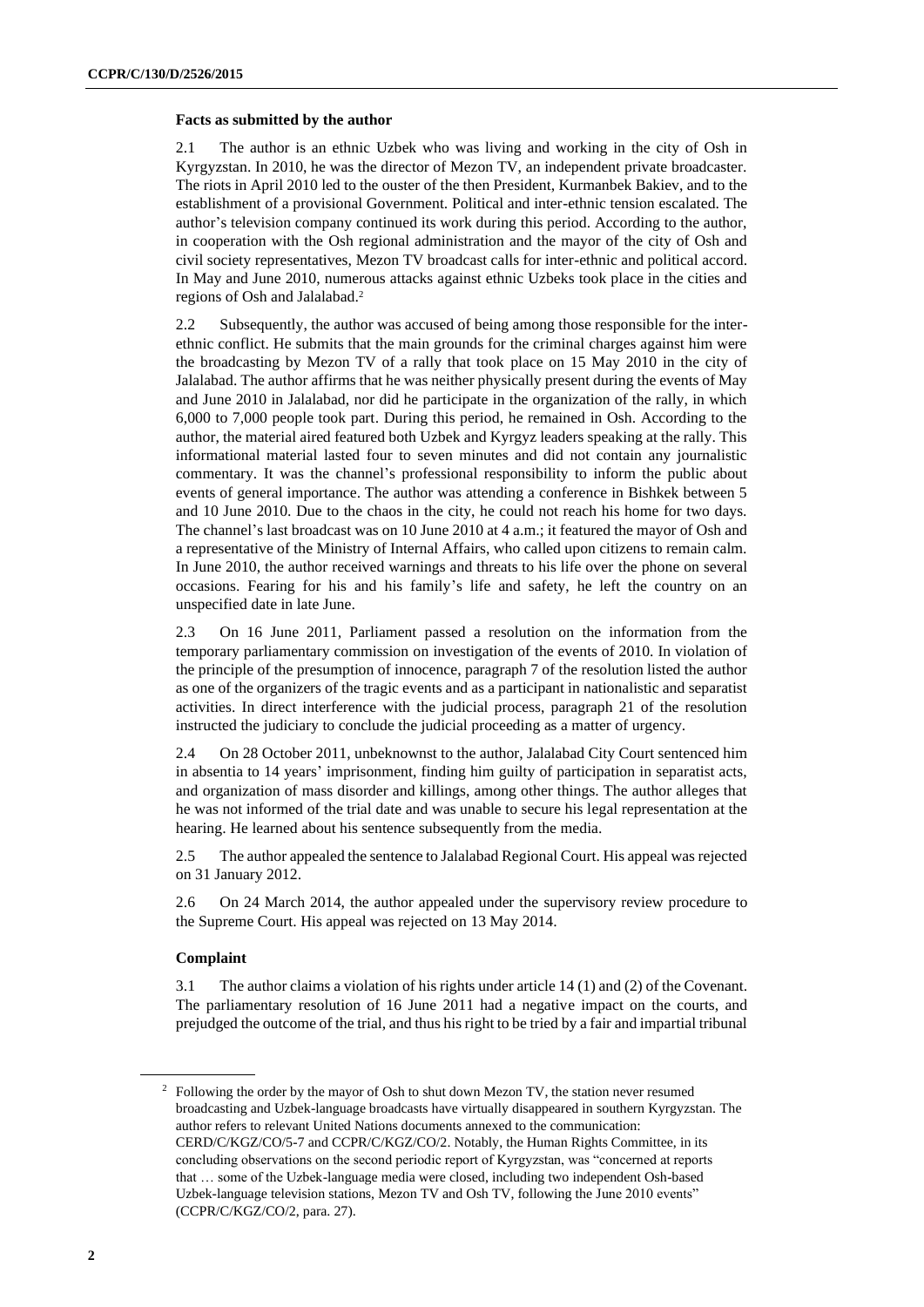was violated. As the resolution was adopted prior to the end of the author's trial, his right to be presumed innocent until proven guilty was also violated.

3.2 The author claims a violation of his rights under article 14 (3) (d) of the Covenant, as the first-instance court failed to notify him of the date of the trial and sentenced him in absentia. In this connection, he alleges a violation of article 14 (3) (e) of the Covenant, because he was not able to examine witnesses who testified against him or to have defence witnesses questioned.

3.3 The author alleges a violation of his rights under articles 2 (1) and 27 of the Covenant, claiming that the judgment was discriminatory against him due to his Uzbek ethnicity.

3.4 Finally, he claims a violation of his rights under article 17 of the Covenant, because as a result of the unfair trial against him, his honour was besmirched, he was labelled as a criminal and his family life was affected. He and his family had to escape abroad and are deprived of the possibility of return to their home country.

#### **State party's observations on admissibility and the merits**

4.1 In a note verbale dated 15 July 2015, the State party provided its observations on admissibility and the merits, confirming that the author had exhausted all available domestic remedies with regard to his allegations. The State party contests a number of assertions made by the author as lies.

4.2 The State party points out that the author himself indicates that political and interethnic tension escalated at the time when the events in question took place. Therefore, the author was fully aware of the gravity of the situation, which could easily result in further escalation of the conflict.

4.3 The State party submits that following the coup of 7 April 2010, many latent threats, such as regionalism, nationalism and separatism, significantly intensified. According to the State party, the Mezon TV channel repeatedly broadcast the rally in Jalalabad, and this repeated transmission undoubtedly served as a catalyst for the conflict. In this regard, the State party argues that the author has distorted the circumstances of this key episode in order to escape liability.

4.4 The State party refutes the author's affirmation that citizens of Uzbek ethnicity and citizens of Kyrgyz ethnicity took part in the rally, and argues that only ethnic Uzbeks were present. It also contests the assertion that the video of the rally was broadcast once and only lasted for four to seven minutes. It states that this false contention is easily refuted by ample evidence. Moreover, the version that was broadcast was more complete than the version available on the Internet, and featured scenes inciting inter-ethnic hatred, which have apparently been edited out of its online version.

4.5 The State party concludes that the author, while being fully aware of the potential consequences of his actions, contributed to the mobilization of Uzbek youth around separatist leaders, even though he continues to deny the obvious causal link between the events in Jalalabad and the conflict in Osh in June 2010.

4.6 The State party also asserts that the military and security forces participated in the conflict without taking the side of either rival party. The State party challenges the author's assertion that on 10 June 2010 at 4 a.m. there was a television broadcast featuring the mayor of Osh and a representative of the Ministry of Internal Affairs, calling for calm. It adds that the events in question only started late in the evening of the same day, making it impossible for the said television broadcast to be shown early in the morning. For the same reason, the State party denies the author's affirmation that he could not reach his home for two days.

4.7 The State party further denies the author's assertion that Parliament did not have the authority to make any conclusions prior to the judgment delivered by the courts. It clarifies that the legislature is fully entitled to discuss the outcome of the activities of the fact-finding commissions that it has established. At the same time, such discussions do not interfere with the independence of the judiciary, and the final verdict is pronounced exclusively by a court.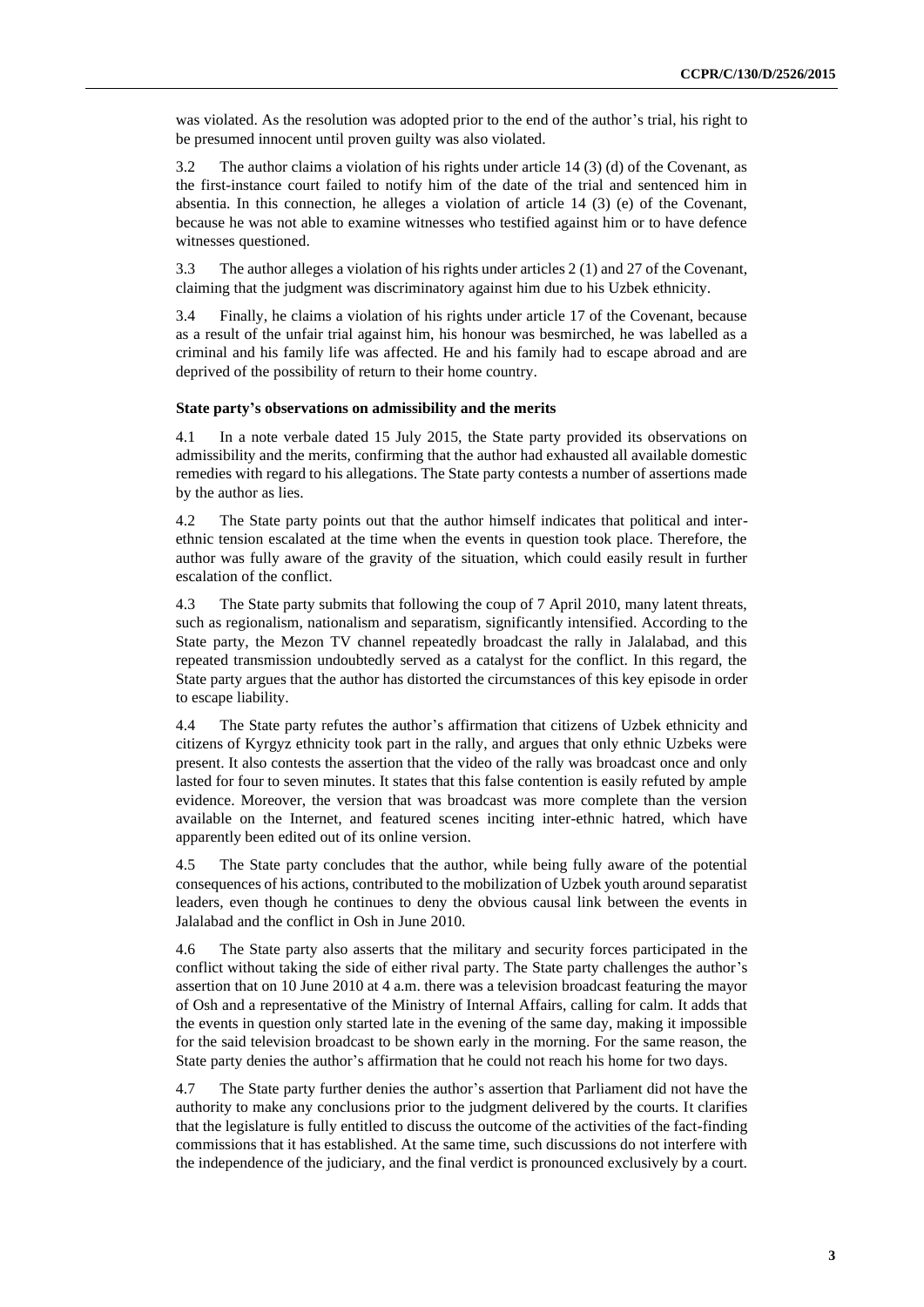4.8 The State party argues that citizens of Uzbek ethnicity enjoy a full range of political, social and cultural rights within its territory. Any accusations of nationalism against the authorities are thus unsubstantiated.

4.9 At the same time, the State party points out that the calls for separatism by certain leaders of the Uzbek community are criminally punishable. The author, as a director of Mezon TV, was among the persons who had entered into a criminal conspiracy with Kadyrjan Batyrov (the founder of the People's Friendship University). In breach of article 23 of the Law on the Media, the author actively supported Mr. Batyrov in the realization of his criminal intent (notably the incitement of ethnic and interregional tension, mass disorder, and seizure and destruction of property). Local residents attempted to halt these criminal activities in May 2010 and were severely attacked by Mr. Batyrov's supporters. This resulted in the escalation of ethnic conflicts in the city of Osh and in the Jalalabad and Osh regions, with many killed or wounded.

4.10 The author was among those that subsequently became subject to criminal proceedings who, while hiding, were found guilty in absentia. During the trial, the author was represented by counsel, and the defence did not file any motion or complaint regarding any violation of due process or of the author's procedural rights. The author's guilt was fully established. The State party observes that due to the extensive coverage of the trial by the media, the author must have learned about his sentence on the news, which is corroborated by the fact that his counsel appealed the decision to the higher courts. The State party concludes that, although the higher court upheld the lower court's decision, the author's procedural rights were fully guaranteed at all stages of the proceedings. In addition, the author can appeal if new circumstances are revealed.

4.11 The State party denies the author's allegation that his sentence reveals discrimination on the grounds of ethnicity. In this regard, the State party informs the Committee that only 51 per cent of those held criminally liable following the events of June 2010 are ethnic Uzbeks.

4.12 Finally, the State party reiterates its position that consideration of the author's communication on the merits would be inappropriate as all charges against the author have been fully established by the courts and the present communication is unsubstantiated.

#### **Author's comments on the State party's observations on admissibility and the merits**

5.1 On 2 December 2015, the author challenged the State party's observations. He claims that he did not misrepresent the circumstances of the events concerned.

5.2 As regards the State party's assertion that the repeated television broadcasting of a rally was among the factors that triggered the subsequent conflict, the author reiterates that it was only broadcast once, that the broadcast lasted for four to seven minutes and that it did not include any commentaries.

5.3 The author denies the allegation that only ethnic Uzbeks participated in the rally of 15 May 2010. This can be corroborated by the respective video materials and the witnesses' statements. The author points out, in particular, that during the rally, the head of the Jalalabad region, Mr. Asanov, an ethnic Kyrgyz, delivered a 13-minute speech in the Kyrgyz language.

5.4 The author also claims that no episode could have been edited out of the broadcast after it was aired on television and before it was published online, because officers of the Jalalabad prosecutor's office seized the original broadcast during a search. He further explains that a number of sensitive scenes had in fact been cut out by the editor before the video was broadcast. Moreover, there is no connection between a speech made by Mr. Batyrov to the Uzbek population in the village of Kyzyl Kyshtak and the activities of Mezon TV, because the latter did not record this particular event and did not broadcast it. The author also denies that he or his colleagues have ever willingly contributed to the mobilization of Uzbek youth around separatist leaders. They only sought to carry out their duty of informing the public about what was happening. The author is of the view that Mezon TV's broadcasts were rather aimed at calming the local population and warning of the potential dangers of such incidents.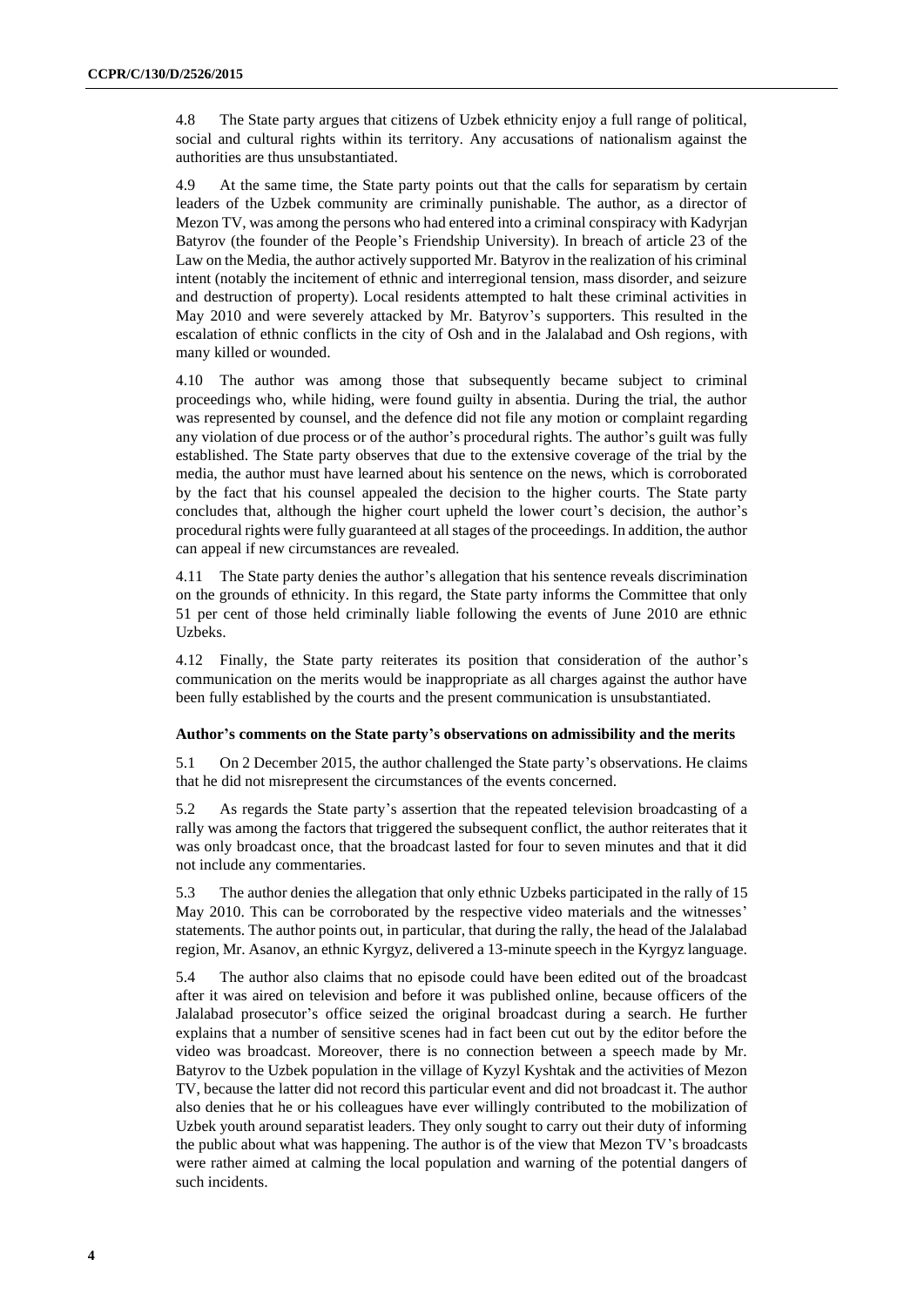5.5 The author reiterates that an intervention by the mayor of Osh and a representative of the Ministry of Internal Affairs was broadcast, and also reiterates his inability to reach his home for two days. According to the author, due to an unintentional typing error, the description of the events mentioned the date of 10 June, but in fact the broadcast took place on 11 June at 4 a.m., and he could not return to his home after that date.

5.6 The author reiterates that Parliament violated the constitutional provisions and domestic law by claiming that he was guilty before any court decision was pronounced. He also clarifies that he has never blamed the Kyrgyz population or the Kyrgyz authorities for being nationalists or chauvinists, but he had only been referring to particular officials and groups.

5.7 He further refers to the concluding observations adopted by the Committee on the Elimination of Racial Discrimination and the Human Rights Committee.<sup>3</sup> According to him, they provide a different account of the situation of inter-ethnic relations in the State party (notably the position of the Uzbek population) than that asserted by the State party in its reports to the Committee. The author also refers to the report of the Independent International Commission of Inquiry into the Events in Southern Kyrgyzstan, which he claims confirms that there were no separatist demands during the events of June 2010.

5.8 The author denies the State party's allegations concerning the existence of a criminal conspiracy between him and Mr. Batyrov, who reportedly financed Mezon TV. He states that all contentions of this kind are false, because Mr. Batyrov has never provided any financial or logistical resources to the author's television company, and there has never been any criminal association between them.

5.9 The author also addresses the procedural irregularities that allegedly took place during the trial. According to the author, his criminal case was opened on 19 May 2010, that is, 25 days before he left the country. However, the investigator failed to file the charges against him in the presence of his counsel and to inform him of their nature. Under the Code of Criminal Procedure, the participation of the defendant during a trial by a court of first instance is generally deemed obligatory. The author refers to the State party's argument that, as acknowledged by the Constitutional Chamber of the Supreme Court, it is permissible to conduct the trial and sentence a defendant in absentia provided that the latter resides outside the State party and declines to appear in court. However, this conclusion was made by the court on 21 February 2014 (i.e. after the pronouncement of his sentence). Moreover, he never declined to appear in court and never hid from the authorities. The author only found out about his conviction through the Internet and news in the media, which made it impossible for his counsel to prepare for the proceedings at the higher courts. In addition, he later discovered that his counsel was being heavily pressured in the course of the judicial proceedings, and was even beaten on 21 January 2012.

5.10 Finally, the author refers to the concluding observations on the fifth to seventh periodic reports of Kyrgyzstan, adopted by the Committee on the Elimination of Racial Discrimination, in which the Committee noted that Uzbeks had been the main victims of the June 2010 events and had been the most prosecuted and condemned.<sup>4</sup>

#### **Issues and proceedings before the Committee**

#### *Consideration of admissibility*

6.1 Before considering any claim contained in a communication, the Committee must decide, in accordance with rule 97 of its rules of procedure, whether it is admissible under the Optional Protocol.

<sup>&</sup>lt;sup>3</sup> CERD/C/KGZ/CO/5-7 and CCPR/C/KGZ/CO/2. Notably, the Human Rights Committee was "concerned at reports that … some of the Uzbek-language media were closed, including two independent Osh-based Uzbek-language television stations, Mezon TV and Osh TV, following the June 2010 events".

<sup>4</sup> CERD/C/KGZ/CO/5-7, para. 6.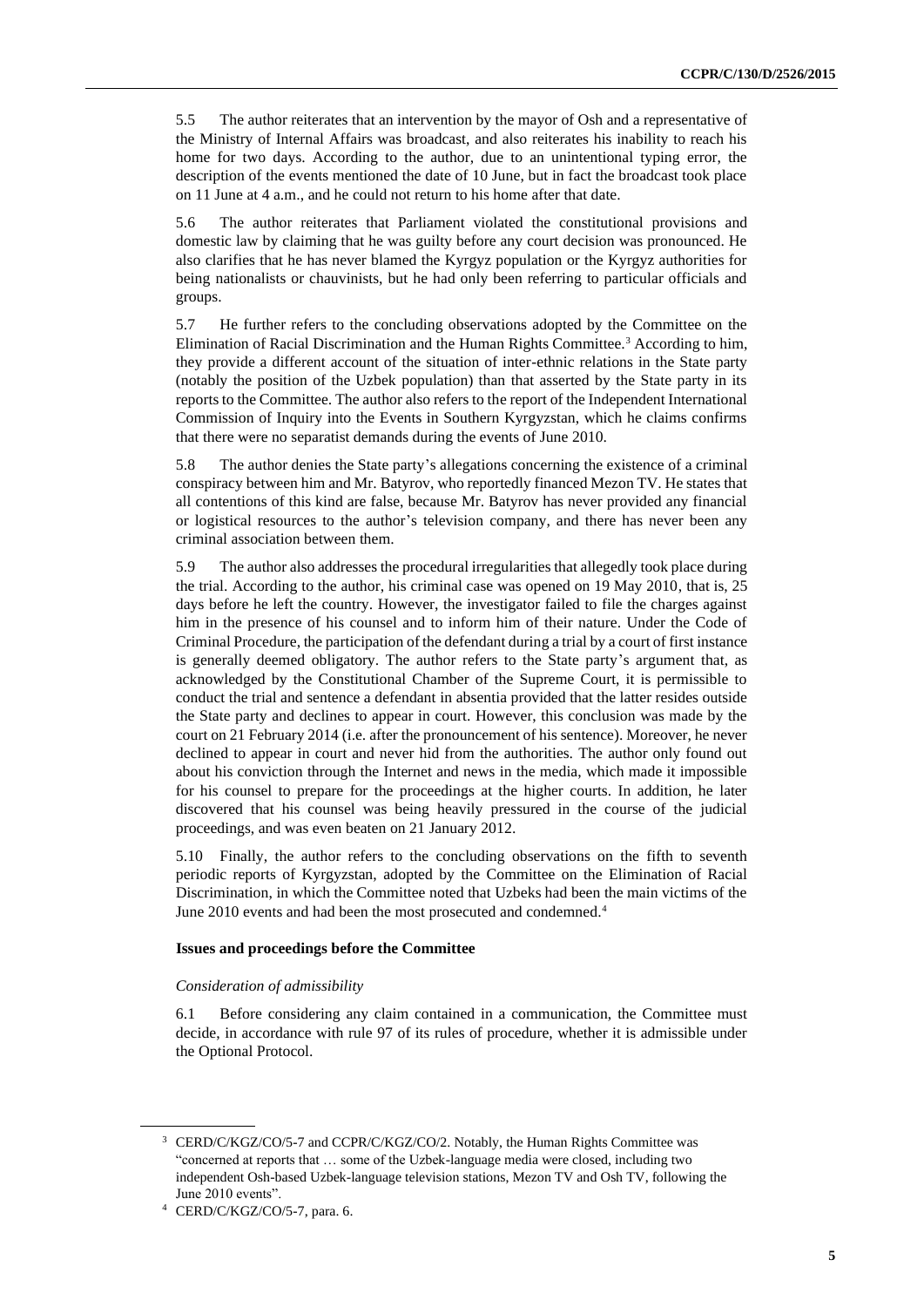6.2 The Committee has ascertained, as required under article 5 (2) (a) of the Optional Protocol, that the same matter is not being examined under another procedure of international investigation or settlement.

6.3 The Committee notes the author's claim that the State party violated his rights under article 17 (1) of the Covenant because his reputation had been discredited as he had been labelled a criminal and his family life had been affected. The Committee observes, however, that according to the information available, these claims do not appear to have been raised in the domestic proceedings. This part of the communication, raising issues under article 17 (1) of the Covenant, is accordingly declared inadmissible for failure to exhaust all domestic remedies in accordance with article 5 (2) (b) of the Optional Protocol.

6.4 The Committee notes the claim by the author that he has exhausted the available effective domestic remedies, which was confirmed by the State party. Accordingly, the Committee considers that the requirements of article 5 (2) (b) of the Optional Protocol have been met with regard to his remaining claims.

6.5 The Committee notes that the author claims a violation of his rights under article  $2(1)$ of the Covenant. It recalls its jurisprudence to the effect that the provisions of article 2 of the Covenant, which lay down general obligations for States parties, cannot, in and of themselves, give rise to a claim in a communication under the Optional Protocol. <sup>5</sup> The Committee therefore considers that this part of the communication is inadmissible under article 2 of the Optional Protocol.

6.6 The Committee notes the author's claim that he was not notified about his trial and was sentenced in absentia, which violated his rights to be tried in his presence and to examine witnesses against him as provided for in article 14 (3) (d) and (e) of the Covenant. The Committee recalls that under article 14 (3), everyone is entitled to be tried in his or her presence and to defend himself or herself in person or through legal assistance. This provision and other requirements of due process enshrined in article 14 cannot be construed as invariably rendering proceedings in absentia impermissible, irrespective of the reasons for the accused person's absence.<sup>6</sup> Indeed, proceedings in absentia may in some circumstances be permissible in the interest of the proper administration of justice: for example, when the accused person, although informed of the proceedings sufficiently in advance, declines to exercise his or her right to be present. The Committee has held in the past that a trial in absentia is compatible with article 14 only when the accused has been summoned in a timely manner and informed of the proceedings against him or her.<sup>7</sup> In order for the State party to comply with the requirements of a fair trial when trying a person in absentia, it must show that these principles were respected.<sup>8</sup>

6.7 The Committee acknowledges, however, that there must be certain limits to the efforts that can reasonably be expected of the competent authorities with a view to establishing contact with the accused.<sup>9</sup> The State party has not denied that the author was tried in absentia on the basis of domestic law which allows for in absentia trials if defendants are outside of Kyrgyzstan and avoid appearing in court. The Committee notes the author's submission that he left Kyrgyzstan with his family in mid-June 2010 (according to the author, 25 days after the criminal investigation was opened on 19 May 2010), and that he was not informed about the trial and learned of the verdict only through the mass media. However, the Committee observes that the author was legally represented and that no information in the file suggests that his counsel had no contact with him throughout the criminal process. In these

<sup>5</sup> See, for example, Human Rights Committee, *M.G.B*. *and S.P. v. Trinidad and Tobago*, communication No. 268/1987, para. 6.2; *Bazarov v. Belarus* (CCPR/C/111/D/1934/2010), para. 6.3; *A.P. v. Ukraine* (CCPR/C/105/D/1834/2008), para. 8.5; and *Khudayberdiev v. Kyrgyzstan* (CCPR/C/127/D/2522/2015), para. 9.4.

<sup>6</sup> Human Rights Committee, *Mbenge v. Zaire*, communication No. 16/1977, para. 14.1; and *Khudayberdiev v*. *Kyrgyzstan*, para. 9.5.

<sup>7</sup> Ibid.

<sup>8</sup> Human Rights Committee, *Maleki v. Italy*, communication No. 699/1996, para. 9.3; and *Khudayberdiev v. Kyrgyzstan*, para. 9.5.

<sup>9</sup> *Salikh v. Uzbekistan* (CCPR/C/95/D/1382/2005), para. 9.5; and *Khudayberdiev v. Kyrgyzstan*, para. 9.6.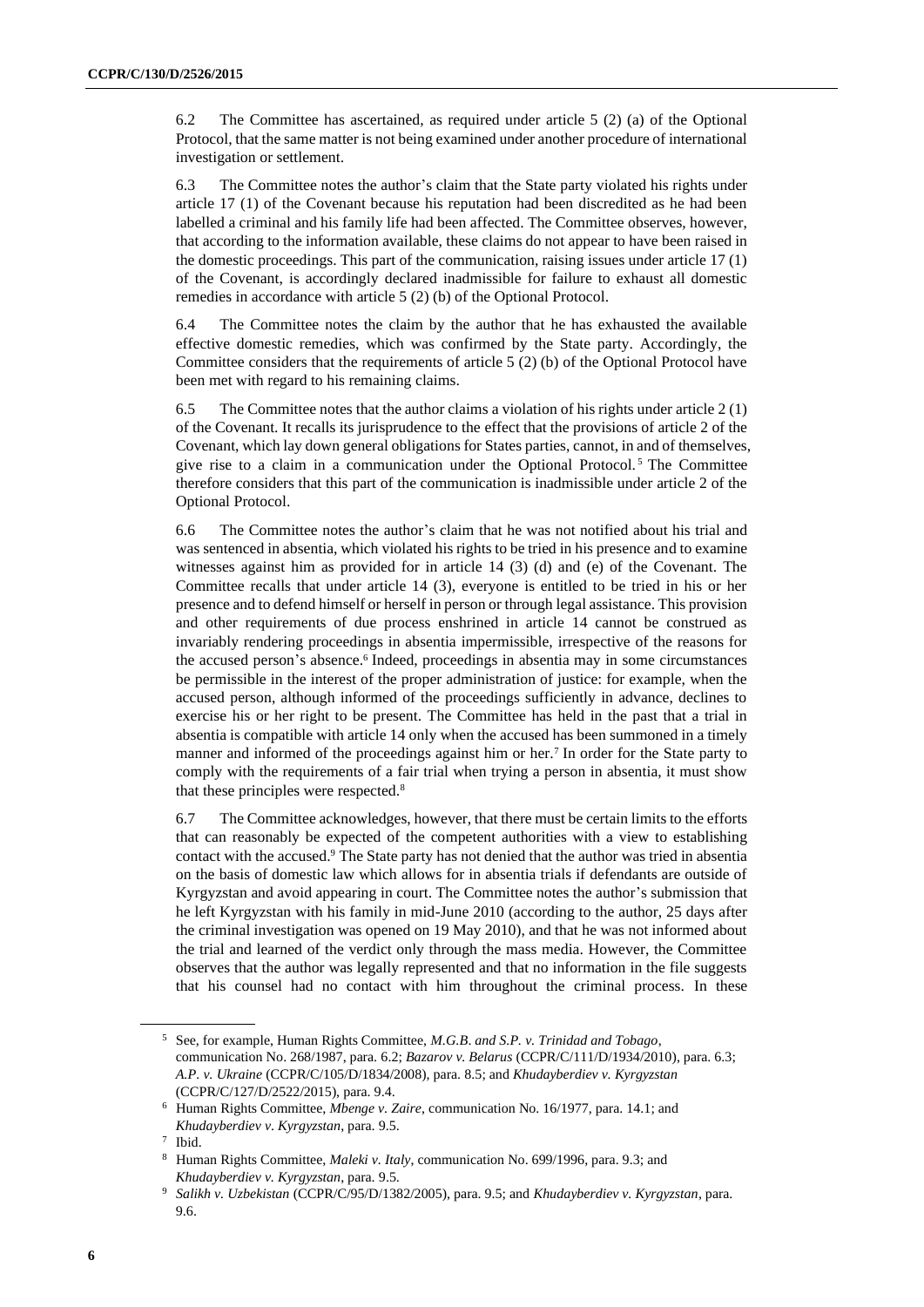circumstances, when the author in the initial stages of the criminal proceedings was only a witness and not an accused person, and moved with his immediate family to a different country, the Committee considers it would be unreasonable to require the State party to establish contact with a legally represented author after he and his family had gone into hiding and subsequently had left the country. These factors, taken together, lead the Committee to conclude that, under these specific circumstances, the author has failed to provide sufficient substantiation of his claim of violations of article 14 (3) (d) and (e) of the Covenant, and that these claims are therefore inadmissible under article 2 of the Optional Protocol.

6.8 With regard to the author's claim of a violation under article 27 of the Covenant, the Committee notes that the author has failed to provide sufficient information to enable the Committee to consider that the facts of the communication raise issues under this article of the Covenant. Accordingly, the Committee considers that the author's claim concerning this part of the communication is not substantiated and is inadmissible under article 2 of the Optional Protocol.

6.9 In the Committee's view, the author has sufficiently substantiated, for the purposes of admissibility, his remaining claims raising issues under article 14 (1) and (2) of the Covenant. Accordingly, it declares the communication admissible in that regard and proceeds with its consideration of the merits.

#### *Consideration of the merits*

7.1 The Committee has considered the communication in the light of all the information submitted to it by the parties, in accordance with article 5 (1) of the Optional Protocol.

7.2 The Committee notes the author's claim that the resolution passed by the Parliament of Kyrgyzstan on 16 June 2011 denied him any prospects of a fair trial and the presumption of innocence, because it influenced the outcome of the trial, which violated his rights under article 14 (2) of the Covenant, and consequently violated his right under article 14 (1) to be judged by a fair and impartial tribunal. The Committee also notes the State party's argument that the legislative branch of the Government has the power to discuss the results of the work of its fact-finding commissions and that discussions in Parliament should never be interpreted as interference in the independent work of the judicial branch because final decisions are always taken by the courts. The Committee recalls its jurisprudence  $10$  as reflected in its general comment No. 32 (2007) on the right to equality before courts and tribunals and to a fair trial, according to which the presumption of innocence, which is fundamental to the protection of human rights, imposes on the prosecution the burden of proving the charge, guarantees that no guilt can be presumed until the charge has been proved beyond reasonable doubt, ensures that the accused has the benefit of doubt and requires that persons accused of a criminal act must be treated in accordance with this principle. The Committee observes that while the text of the parliamentary resolution describes the author and his co-defendants as organizers and perpetrators of the tragic events in Osh and Jalalabad of May and June 2010, it also recommends that the Supreme Court of Kyrgyzstan ensure full transparency in criminal proceedings against persons accused of committing crimes in connection with the events in question and that relatives of defendants and representatives of international organizations be allowed access to the courtroom during the trial. The Committee notes, in this respect, that the author has not provided any information indicating how the resolution  $$ a political document – could have affected the criminal proceedings in his case. The Committee concludes that the facts as presented to it by the author do not allow it to find a violation of his rights under article 14 (2). Consequently, the Committee also finds no violation of his right under article 14 (1) of the Covenant.

8. The Committee, acting under article 5 (4) of the Optional Protocol, is of the view that the information before it does not disclose a violation by the State party of article 14 (1) and (2) of the Covenant.

<sup>10</sup> *Kovalev et al. v. Belarus* (CCPR/C/106/D/2120/2011), para. 11.4; *Mwamba v. Zambia*  (CCPR/C/98/D/1520/2006), para. 6.5; and *Khudayberdiev v*. *Kyrgyzstan*, para. 10.2.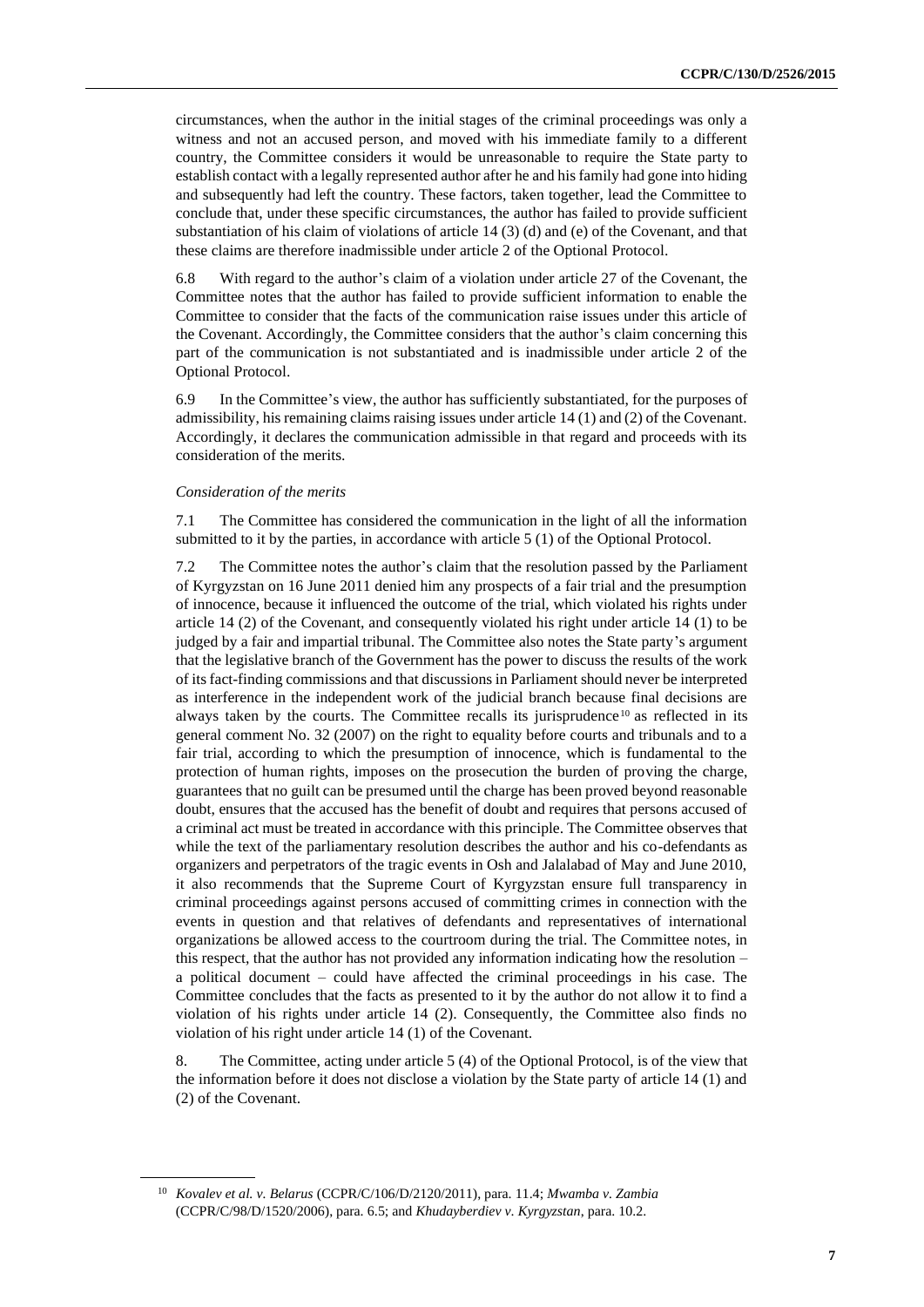### **Annex I**

### **Individual opinion of Committee member Furuya Shuichi, partially joined by Committee members David Moore and Hélène Tigroudja (dissenting)**

1. Mr. Furuya and Mr. Moore are unable to concur with the view adopted by the Committee that the author's claim of violation of article 14 (3) (d) and (e) concerning his trial in absentia is inadmissible (para. 6.6), and Mr. Furuya and Ms. Tigroudja disagree with its conclusion that the resolution of Parliament which describes the author and his co-defendants as organizers and perpetrators of the tragic events in Osh and Jalalabad of May and June 2010 does not constitute a violation of article 14 (2) (para. 7.2).

#### **Trial in absentia**

2. According to article 14 (3) (d) of the Covenant, everyone is entitled to be tried in his presence and to defend himself in person or through legal assistance. On the other hand, as the present Views point out, criminal proceedings in the absence of the accused may in some circumstances be permissible in the interest of the proper administration of justice, that is, when the accused person, although informed of the proceedings sufficiently in advance, declines to exercise their right to be present. However, it is important to note that a trial in the presence of the accused is the principle, while a trial in absentia is the exception.

3. Therefore, the Committee has emphasized that a trial in absentia is compatible with article 14 only when the accused was summoned in a timely manner and informed of the proceedings against him. This is because the effective exercise of the rights under article 14 presupposes that the necessary steps should be taken to inform the accused beforehand about the proceedings against him (art. 14 (3) (a)). Judgment in absentia requires that, notwithstanding the absence of the accused, all due notification has been made to inform him of the date and place of his trial and to request his attendance. Otherwise, the accused is not given adequate time and facilities for the preparation of his defence (art. 14 (3) (b)) and cannot defend himself through legal assistance of his own choosing (art. 14 (3) (d)), nor does he have the opportunity to examine, or have examined, the witnesses against him and to obtain the attendance and examination of witnesses on his behalf (art. 14 (3) (e)).

4. Since a trial in absentia is the exception to article 14 (3) (d), it is incumbent upon a State party to demonstrate whether it has taken necessary steps to notify the accused of the legal proceedings. The Committee has acknowledged that there must be certain limits to the efforts that can reasonably be expected by the competent authorities with a view to establishing contact with the accused. However, even if there are certain difficulties in contacting the accused, the State party is still obliged to demonstrate that it has actually made sufficiently proactive efforts to inform the accused person of the criminal charges and to notify him or her about the date and place of the criminal proceedings.

5. In the present case, however, the author alleged that the State party had not taken any measures to contact him before the criminal proceedings commenced, and the State party did not rebut this allegation. In fact, the State party has provided no information to the Committee with regard to the concrete steps it took to inform the author of the charges against him or to notify him of the court proceedings.

6. Under these circumstances, Mr. Furuya and Mr. Moore have to conclude that the author's claim is admissible and the trial that the State party commenced without the presence of the author constitutes a violation of his rights under article 14 (3) (d).

#### **Parliamentary resolution**

7. According to the Committee's general comment No. 32 (2007), the presumption of innocence under article 14 (2) requires that a person accused of a criminal act must be treated in accordance with this principle. In this respect, the obligation deriving from the presumption of innocence goes beyond the conduct of the concerned judge and prosecutor during the criminal proceedings. In a broader social context, a suspect and accused shall be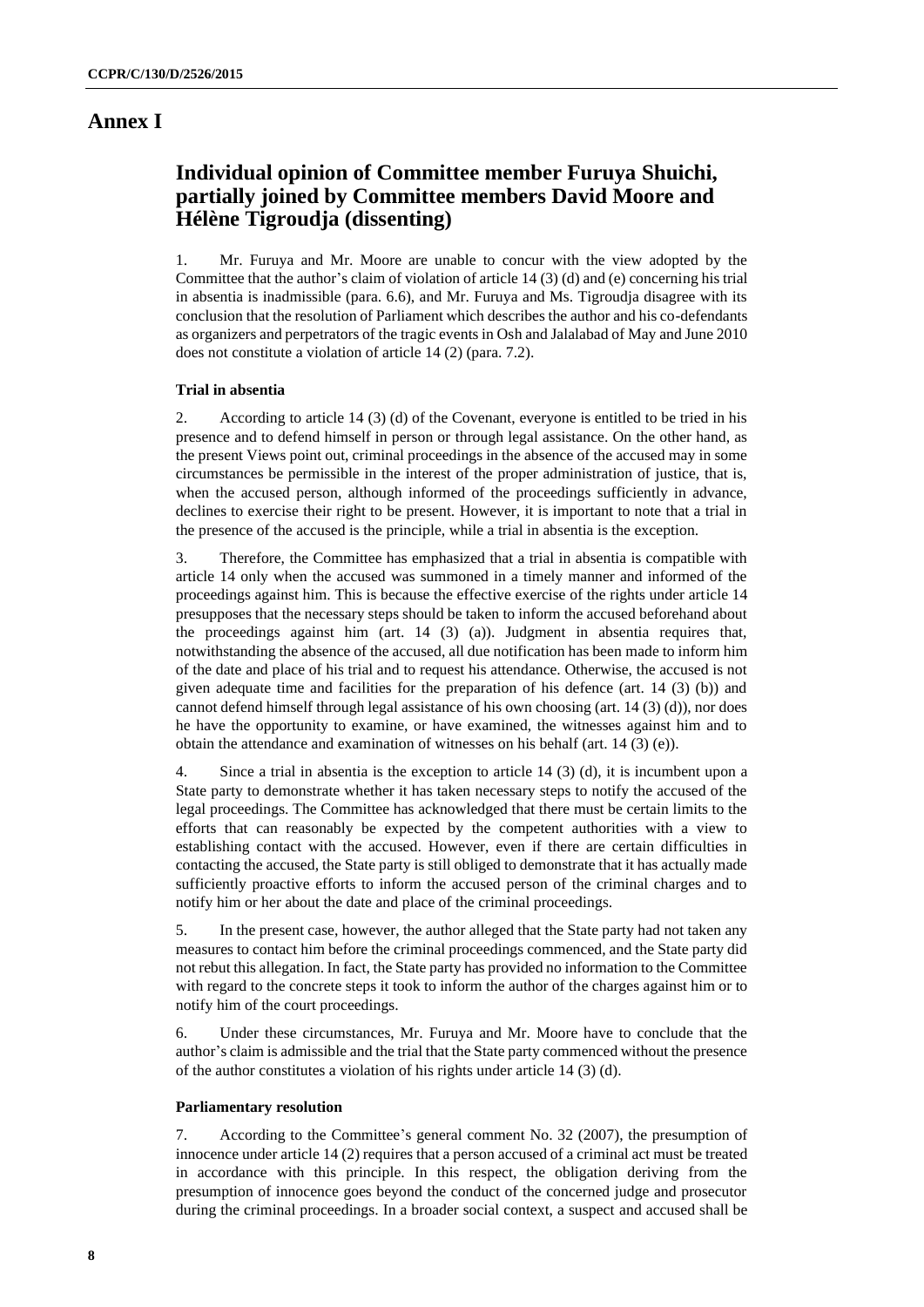presumed innocent until he or she is found guilty by a competent court. For this purpose, the general comment points out that all public authorities have a duty to abstain from making public statements affirming the guilt of the accused and the media should avoid news coverage undermining the presumption of innocence.

8. In our view, therefore, in order to find a violation of the presumption of innocence, it does not matter whether, for instance, statements by public authorities or news coverage by the media could actually affect the outcome of criminal proceedings. The treatment suggesting the guilt of a suspect or accused as such may constitute a violation of the presumption of innocence.

9. The present Views find that "the author has not provided any information indicating how the resolution – a political document – could have affected the criminal proceedings in his case", and then concludes that there was no violation of his right under article 14 (2). However, the crucial matter in the present case is not whether the resolution affected the author's criminal proceedings, but whether it suggested his guilt. In this regard, it is to be noted that the resolution explicitly mentions the author by name as one of the perpetrators of the events with which he was criminally charged. Even if a parliament has the power to discuss the result of the work of its fact-finding commissions, it still is under an obligation as an organ of the State party to treat individuals in accordance with the principle of the presumption of innocence.

10. Accordingly, Mr. Furuya and Ms. Tigroudja have to conclude that the adoption of the said resolution by Parliament, which clearly suggested the guilt of the author before a competent court had so decided, constitutes a violation of his right under article 14 (2).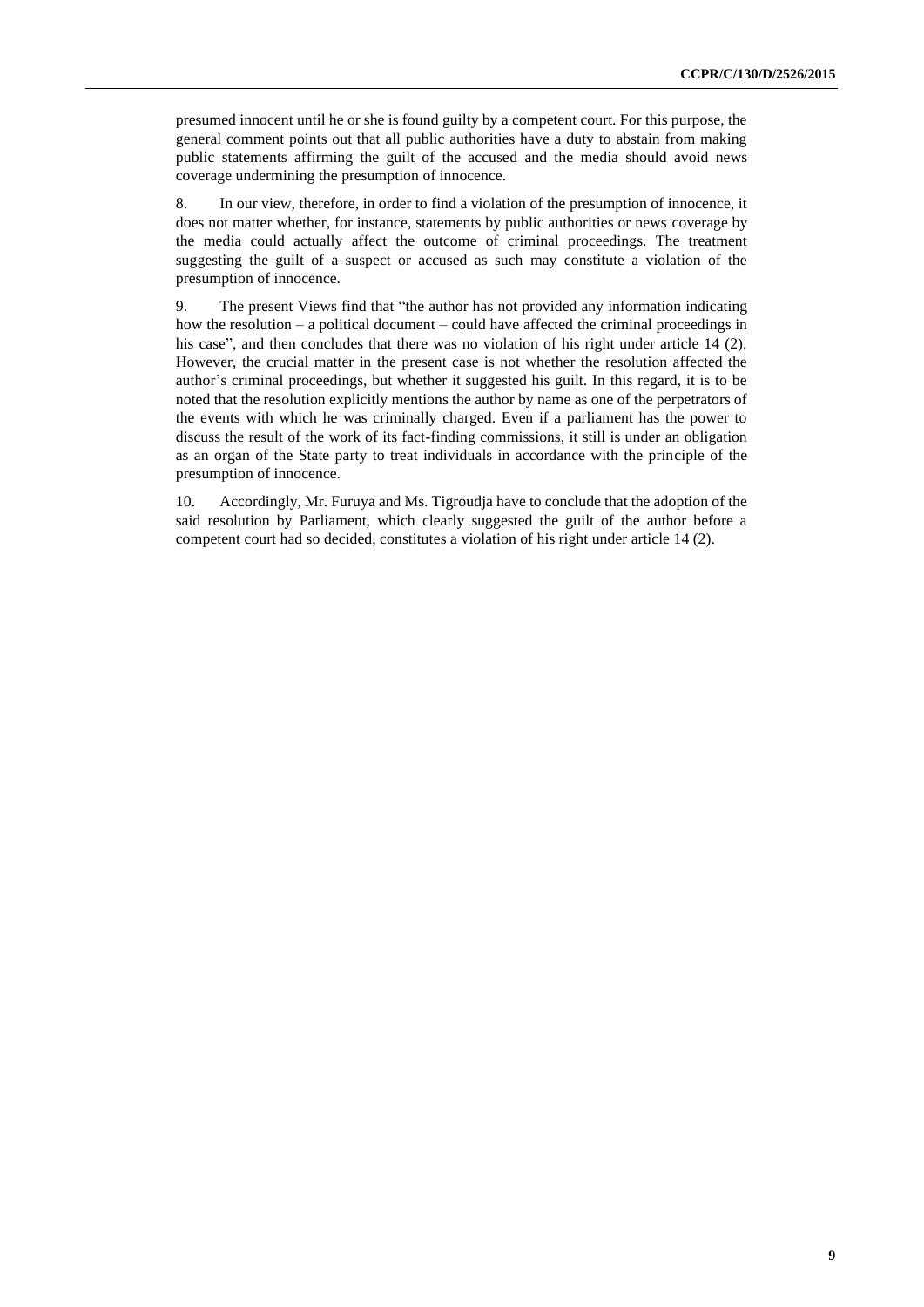### **Annex II**

### **Individual opinion of Committee member Gentian Zyberi (dissenting)**

1. Regrettably, I do not agree with the Committee's finding that the author's claim of violation of article 14 (3) (d) concerning his trial in absentia is inadmissible (para. 6.6). Also, contrary to the Committee's Views (para. 7.2), I argue that the resolution of Parliament which describes the author and his co-defendants as organizers and perpetrators of the tragic events in Osh and Jalalabad of May and June 2010 does constitute a violation of the presumption of innocence under article 14 (2).

#### **Trial in absentia**

2. Article 14 (3) (d) affirms that a person accused of an offence has a right to be present at trial. The Committee's general comment No. 32 (2007) explains that trials in absentia "are only compatible with article 14, paragraph 3 (d) if the necessary steps are taken to summon accused persons in a timely manner and to inform them beforehand about the date and place of their trial and to request their attendance". 1 In the case at hand, the State party merely claims that the author was hiding (para. 4.10), while the author asserts that he did not go into hiding and from the moment his criminal case was opened on 19 May 2010 until the moment he left the country, i.e. 25 days later, he continued working as usual in his office in Osh and attended a conference in Bishkek (para. 5.9).

3. While there are exceptions to the right to be present at trial, and there are limits to what can be expected of the competent authorities to establish contact with an accused, the Committee has held that "judgment in absentia requires that, notwithstanding the absence of the accused, all due notification has been made to inform him of the date and place of his trial and to request his attendance". <sup>2</sup> Unfortunately, the State party has provided no information to the Committee with regard to the concrete steps it took to inform the author of the charges against him or to notify him of the court proceedings. In the absence of such information from the State party, the trial in absentia constitutes a violation of the author's rights under article 14 (3) (d).

#### **Parliamentary resolution of 16 June 2011**

4. Article 14 (2) provides that everyone charged with a criminal offence shall have the right to be presumed innocent until proved guilty according to law. The Committee's general comment No. 32 (2007) explains that "the presumption of innocence, which is fundamental to the protection of human rights, imposes on the prosecution the burden of proving the charge, guarantees that no guilt can be presumed until the charge has been proved beyond reasonable doubt, ensures that the accused has the benefit of doubt, and requires that persons accused of a criminal act must be treated in accordance with this principle". <sup>3</sup> Consequently, it is "a duty for all public authorities to refrain from prejudging the outcome of a trial, e.g. by abstaining from making public statements affirming the guilt of the accused". <sup>4</sup> This general obligation imposed on public authorities is important to ensure utmost respect for the fundamental principle of the presumption of innocence.

5. In the case at hand, the resolution by Parliament explicitly mentions the author by name as one of the perpetrators of the events with which he was criminally charged (para.

 $1$  See para. 36.

<sup>2</sup> Human Rights Committee, *Mbenge v. Zaire*, communication No. 16/1977, para. 14.1; *Osiyuk v. Belarus* (CCPR/C/96/D/1311/2004), para. 8.2; and Human Rights Committee, *Maleki v. Italy*, communication No. 699/1996, para. 9.3.

 $3$  See para. 30.

<sup>4</sup> Human Rights Committee, general comment No. 32 (2007), para. 30; and Human Rights Committee, general comment No. 13 (1984), para. 7. See, inter alia, *Gridin v. Russian Federation* (CCPR/C/69/D/770/1997), paras. 3.5 and 8.3; and *Kovalev et al. v. Belarus*  (CCPR/C/106/D/2120/2011), para. 11.4.